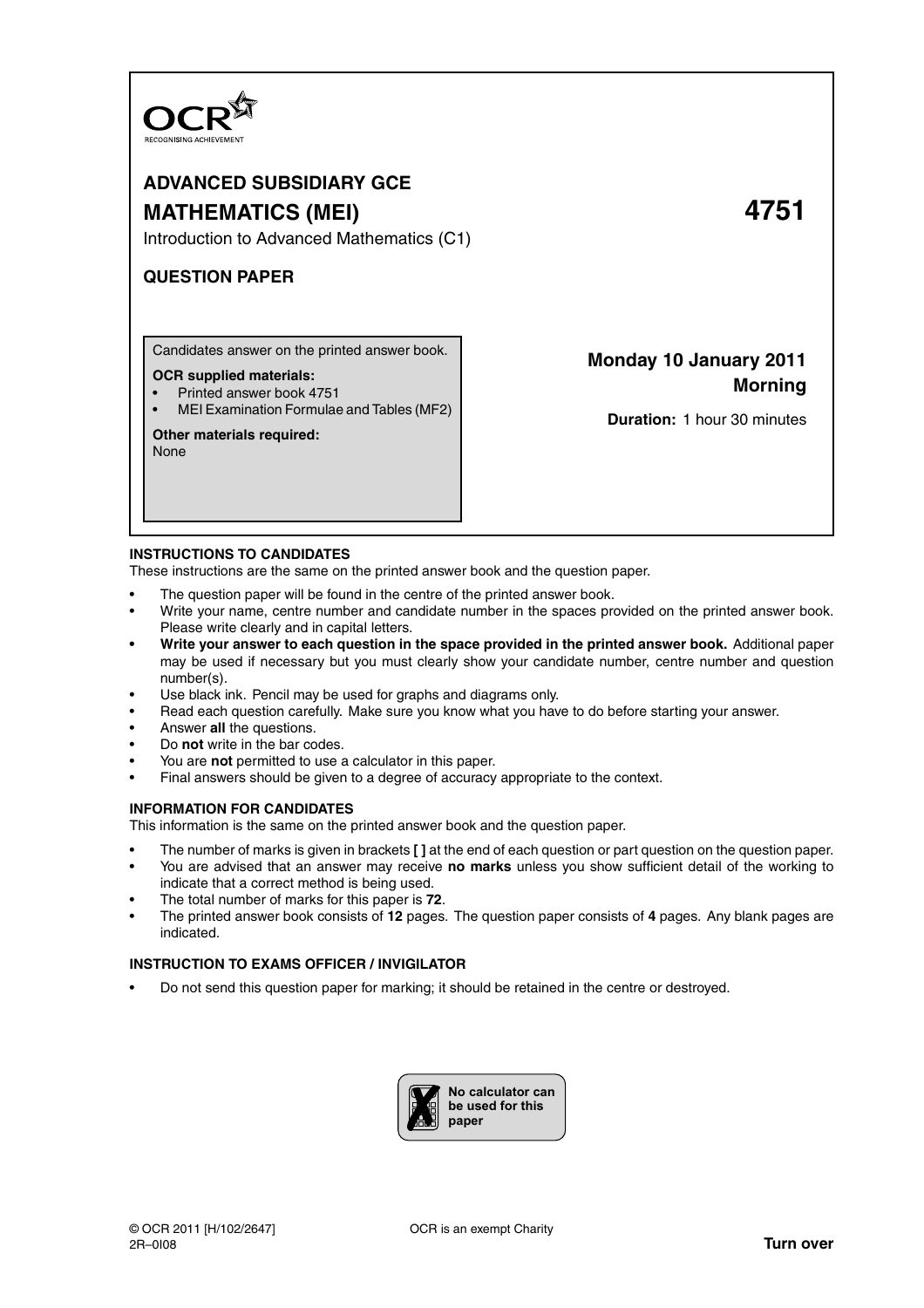## **Section A** (36 marks)

- **1** Find the equation of the line which is parallel to  $y = 5x 4$  and which passes through the point (2, 13). Give your answer in the form  $y = ax + b$ . **[3]**
- **2 (i)** Write down the value of each of the following.
	- $(A)$  4<sup>-2</sup> **[1]**
	- $(B) 9<sup>0</sup>$ **[1]**
	- (ii) Find the value of  $\left(\frac{64}{125}\right)$  $\frac{1}{125}$  $\frac{4}{3}$ . **[2]**

3 Simplify 
$$
\frac{(3xy^4)^3}{6x^5y^2}
$$
. [3]

- **4** Solve the inequality  $5 2x < 0$ . [2]
- **5** The volume *V* of a cone with base radius *r* and slant height *l* is given by the formula

$$
V = \frac{1}{3}\pi r^2 \sqrt{l^2 - r^2}.
$$

Rearrange this formula to make *l* the subject. **[4]**

- **6** Find the first 3 terms, in ascending powers of *x*, of the binomial expansion of  $(2 3x)^5$ , simplifying each term. **[4]**
- **7** (i) Express  $\frac{81}{6}$  $\sqrt{3}$ in the form 3*<sup>k</sup>* . **[2]**

(ii) Express 
$$
\frac{5+\sqrt{3}}{5-\sqrt{3}}
$$
 in the form  $\frac{a+b\sqrt{3}}{c}$ , where *a*, *b* and *c* are integers. [3]

8 Find the coordinates of the point of intersection of the lines  $x + 2y = 5$  and  $y = 5x - 1$ . **[3]**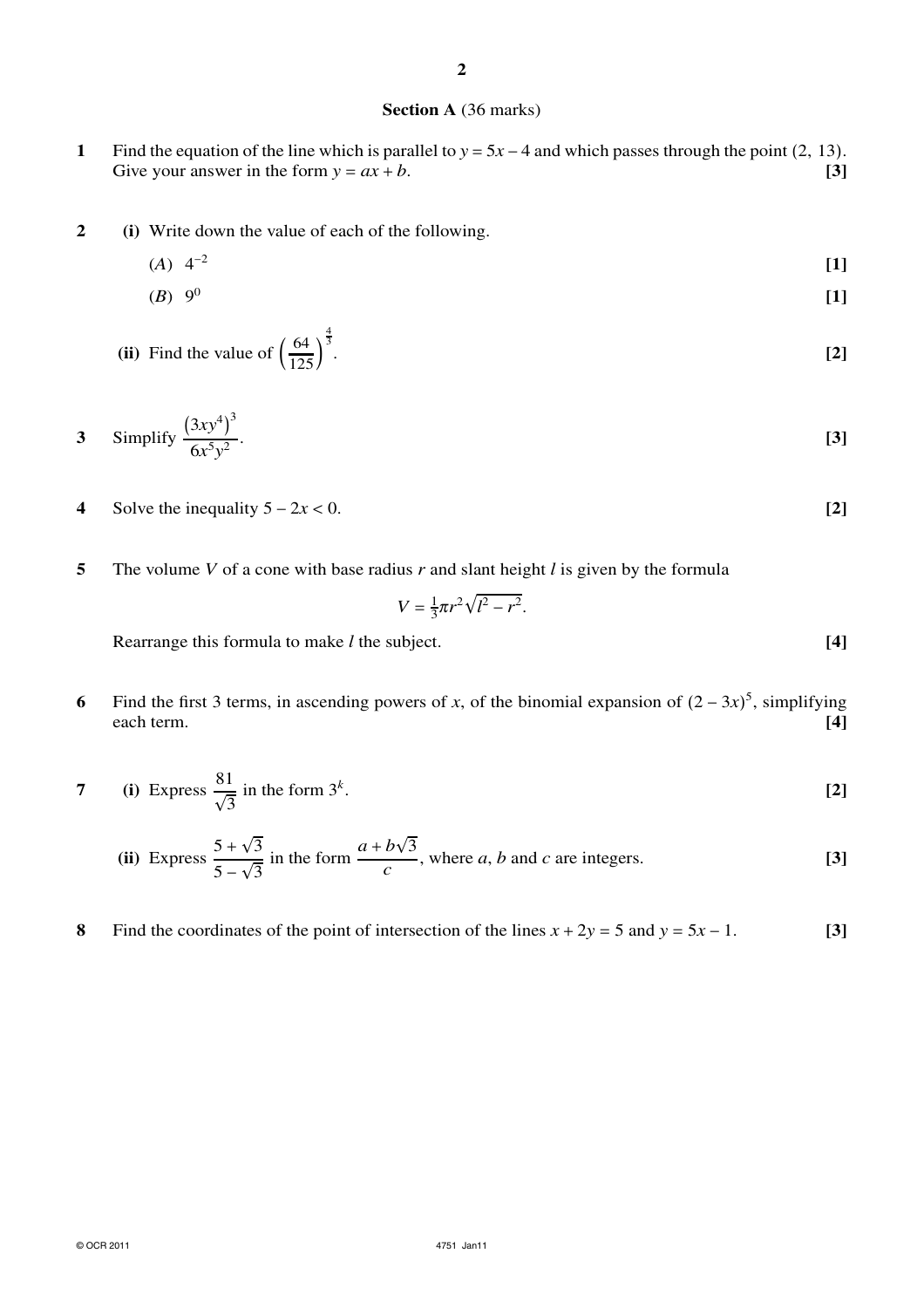**9** Fig. 9 shows a trapezium ABCD, with the lengths in centimetres of three of its sides.



This trapezium has area  $140 \text{ cm}^2$ .

| (i) Show that $x^2 + 2x - 35 = 0$ . |  |  |
|-------------------------------------|--|--|
|-------------------------------------|--|--|

**(ii)** Hence find the length of side AB of the trapezium. **[3]**

**(i)** P: WXYZ is a quadrilateral with 4 equal sides

**10** Select the best statement from

 $P \Rightarrow Q$  $P \Leftarrow Q$  $P \Leftrightarrow Q$ none of the above

to describe the relationship between P and Q in each of the following cases.

|    | $Q:$ WXYZ is a square                                                                                                                                 |       |
|----|-------------------------------------------------------------------------------------------------------------------------------------------------------|-------|
|    | (ii) $P: n$ is an odd integer<br>Q: $(n+1)^2$ is an odd integer                                                                                       |       |
|    | <i>n</i> is greater than 1 and <i>n</i> is a prime number<br>$(iii)$ $P:$<br>$\sqrt{n}$ is not an integer<br>Q:                                       | $[3]$ |
|    | <b>Section B</b> (36 marks)                                                                                                                           |       |
| 11 | The points $A(-1, 6)$ , $B(1, 0)$ and $C(13, 4)$ are joined by straight lines.                                                                        |       |
|    | (i) Prove that the lines AB and BC are perpendicular.                                                                                                 | $[3]$ |
|    | (ii) Find the area of triangle ABC.                                                                                                                   | $[3]$ |
|    | (iii) A circle passes through the points A, B and C. Justify the statement that AC is a diameter of this<br>circle. Find the equation of this circle. | [6]   |
|    | (iv) Find the coordinates of the point on this circle that is furthest from B.                                                                        | $[1]$ |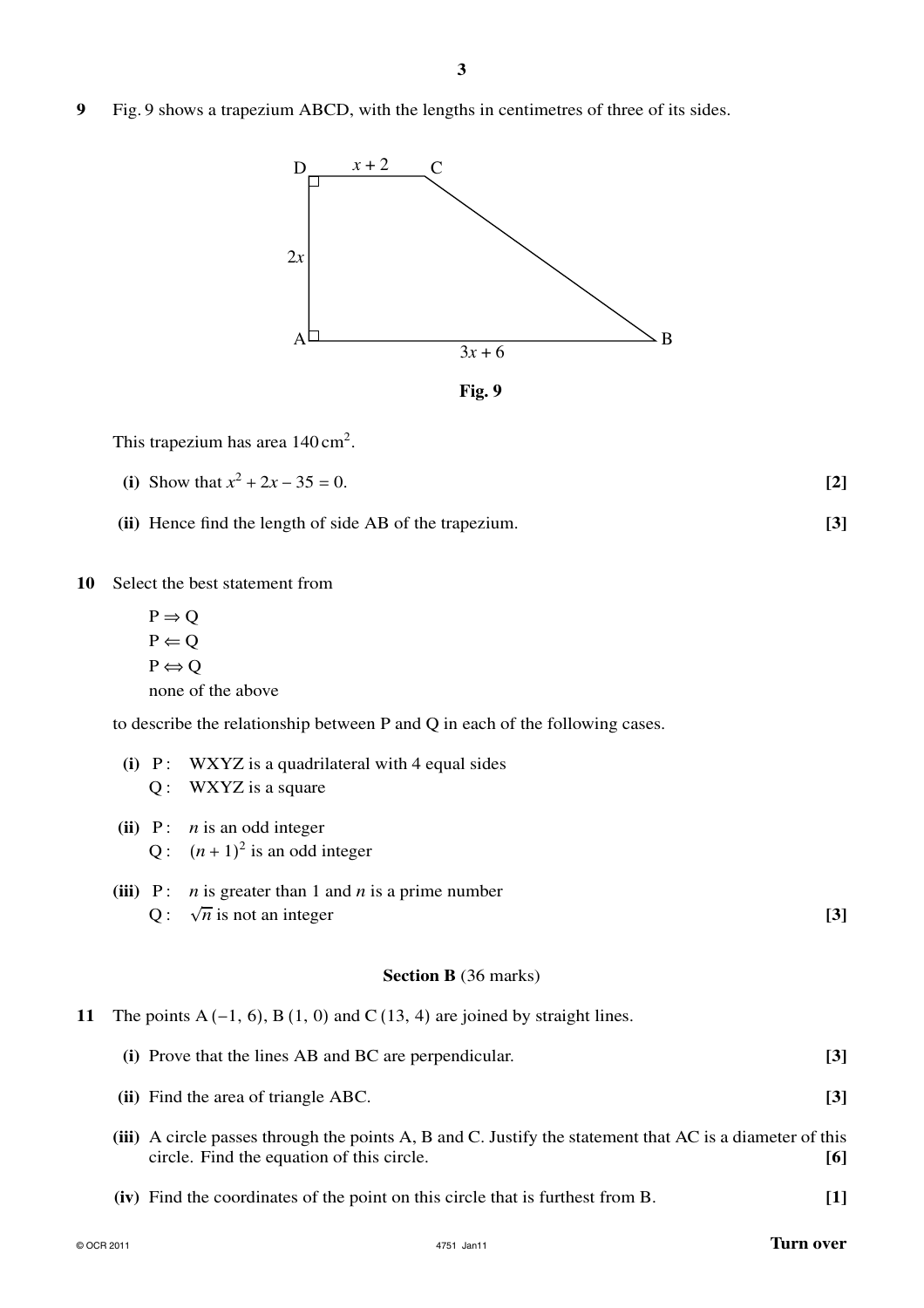| 12 | (i) You are given that $f(x) = (2x - 5)(x - 1)(x - 4)$ .            |                   |
|----|---------------------------------------------------------------------|-------------------|
|    | (A) Sketch the graph of $y = f(x)$ .                                | [3]               |
|    | ( <i>B</i> ) Show that $f(x) = 2x^3 - 15x^2 + 33x - 20$ .           | $\lceil 2 \rceil$ |
|    | (ii) You are given that $g(x) = 2x^3 - 15x^2 + 33x - 40$ .          |                   |
|    | (A) Show that $g(5) = 0$ .                                          | $[1]$             |
|    | (B) Express $g(x)$ as the product of a linear and quadratic factor. | [3]               |
|    |                                                                     |                   |

(*C*) Hence show that the equation  $g(x) = 0$  has only one real root. **[2]** 

(iii) Describe fully the transformation that maps 
$$
y = f(x)
$$
 onto  $y = g(x)$ . [2]







- Fig. 13 shows the curve  $y = x^4 2$ .
	- **(i)** Find the exact coordinates of the points of intersection of this curve with the axes. **[3]**
- (ii) Find the exact coordinates of the points of intersection of the curve  $y = x^4 2$  with the curve  $y = x^2$ . **[5]**
- (iii) Show that the curves  $y = x^4 2$  and  $y = kx^2$  intersect for all values of *k*. [2]



#### **Copyright Information**

OCR is committed to seeking permission to reproduce all third-party content that it uses in its assessment materials. OCR has attempted to identify and contact all copyright holders whose work is used in this paper. To avoid the issue of disclosure of answer-related information to candidates, all copyright acknowledgements are reproduced in the OCR Copyright Acknowledgements Booklet. This is produced for each series of examinations and is freely available to download from our public website (www.ocr.org.uk) after the live examination series.

If OCR has unwittingly failed to correctly acknowledge or clear any third-party content in this assessment material, OCR will be happy to correct its mistake at the earliest possible opportunity. For queries or further information please contact the Copyright Team, First Floor, 9 Hills Road, Cambridge CB2 1GE.

OCR is part of the Cambridge Assessment Group; Cambridge Assessment is the brand name of University of Cambridge Local Examinations Syndicate (UCLES), which is itself a department of the University of Cambridge.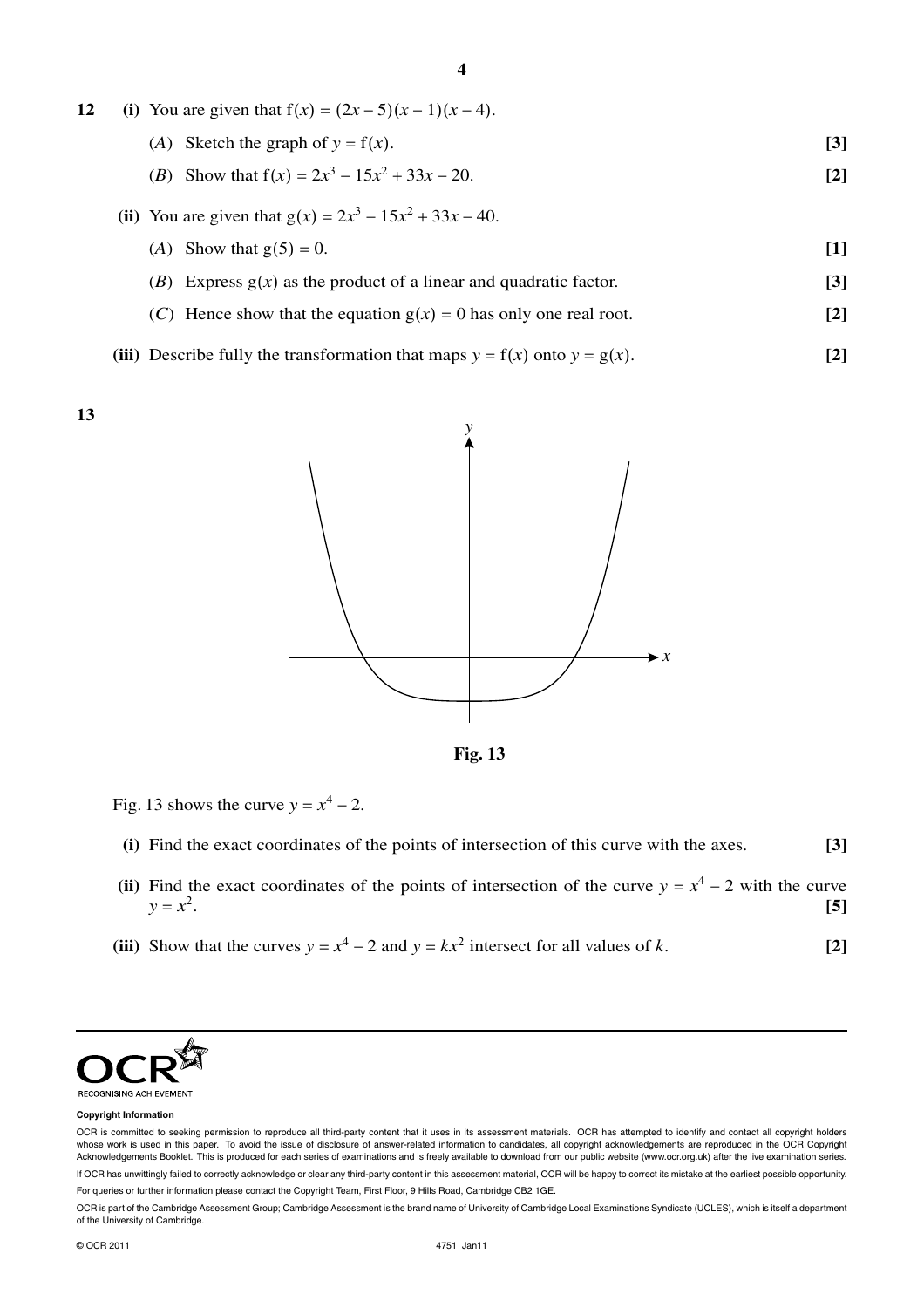

# **ADVANCED SUBSIDIARY GCE MATHEMATICS (MEI) 4751**

Introduction to Advanced Mathematics (C1)

# **PRINTED ANSWER BOOK**

Candidates answer on this printed answer book.

# **OCR supplied materials:**

- Question paper 4751 (inserted)
- MEI Examination Formulae and Tables (MF2)

## **Other materials required:**

None

**Monday 10 January 2011 Morning**

**Duration:** 1 hour 30 minutes



| Candidate<br>torename | Candidate<br>surname |  |
|-----------------------|----------------------|--|
|                       |                      |  |

| Centre number |  |  |  |  |  | Candidate number |  |  |  |  |
|---------------|--|--|--|--|--|------------------|--|--|--|--|
|---------------|--|--|--|--|--|------------------|--|--|--|--|

# **INSTRUCTIONS TO CANDIDATES**

These instructions are the same on the printed answer book and the question paper.

- The question paper will be found in the centre of the printed answer book.
- Write your name, centre number and candidate number in the spaces provided on the printed answer book. Please write clearly and in capital letters.
- **Write your answer to each question in the space provided in the printed answer book.** Additional paper may be used if necessary but you must clearly show your candidate number, centre number and question number(s).
- Use black ink. Pencil may be used for graphs and diagrams only.
- Read each question carefully. Make sure you know what you have to do before starting your answer.
- Answer **all** the questions.
- Do **not** write in the bar codes.
- You are **not** permitted to use a calculator in this paper.
- Final answers should be given to a degree of accuracy appropriate to the context.

## **INFORMATION FOR CANDIDATES**

This information is the same on the printed answer book and the question paper.

- The number of marks is given in brackets **[ ]** at the end of each question or part question on the question paper.
- You are advised that an answer may receive **no marks** unless you show sufficient detail of the working to indicate that a correct method is being used.
- The total number of marks for this paper is **72**.
- The printed answer book consists of **12** pages. The question paper consists of **4** pages. Any blank pages are indicated.

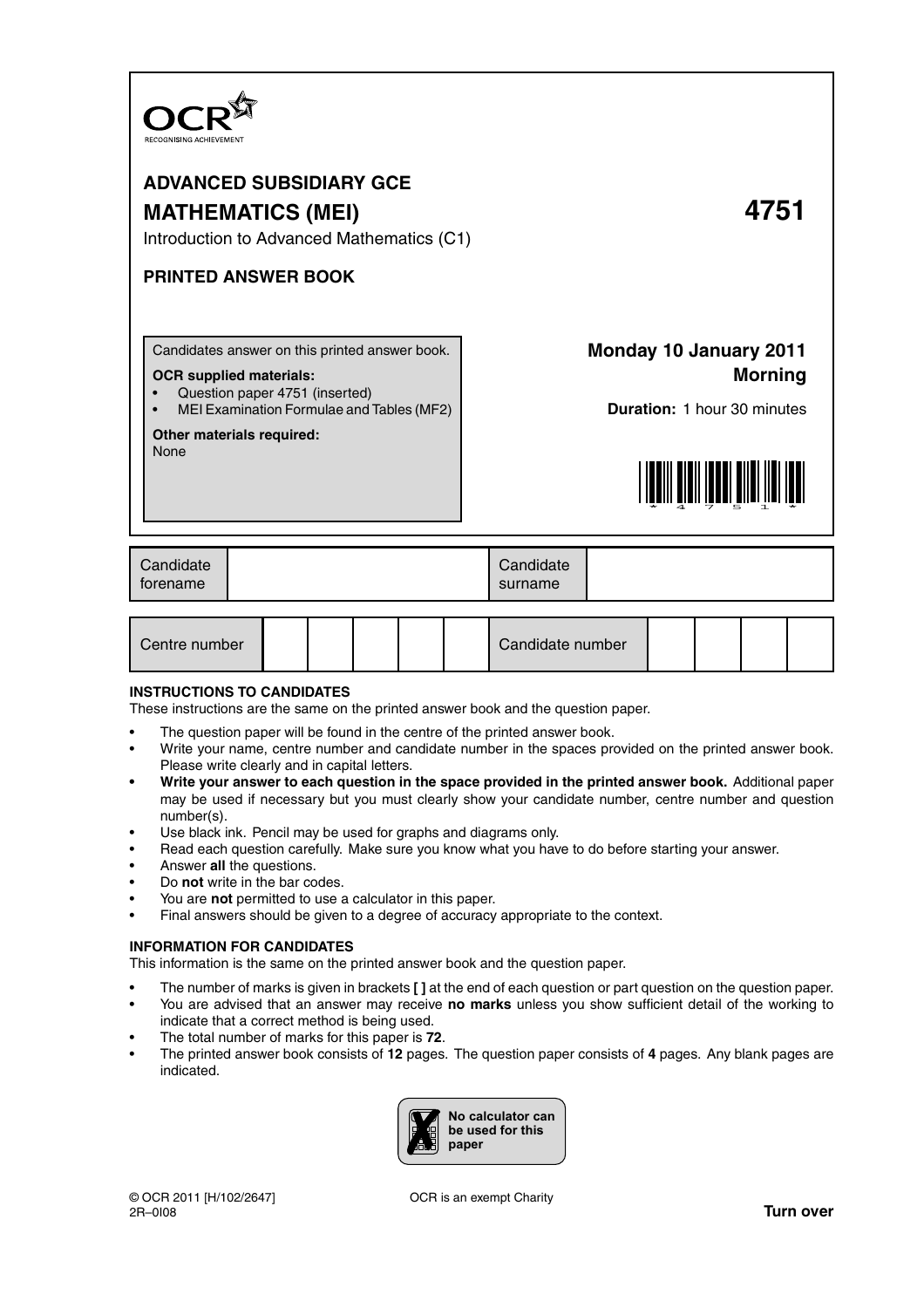

| $\mathbf{1}$                            |  |
|-----------------------------------------|--|
|                                         |  |
|                                         |  |
|                                         |  |
|                                         |  |
|                                         |  |
|                                         |  |
|                                         |  |
|                                         |  |
|                                         |  |
| $\left 2\right\rangle$ (i) $(A)\right $ |  |
|                                         |  |
|                                         |  |
|                                         |  |
| $2$ (i) $(B)$                           |  |
|                                         |  |
|                                         |  |
|                                         |  |
| 2(i)                                    |  |
|                                         |  |
|                                         |  |
|                                         |  |
|                                         |  |
|                                         |  |
| $\mathbf{3}$                            |  |
|                                         |  |
|                                         |  |
|                                         |  |
|                                         |  |
|                                         |  |
|                                         |  |
|                                         |  |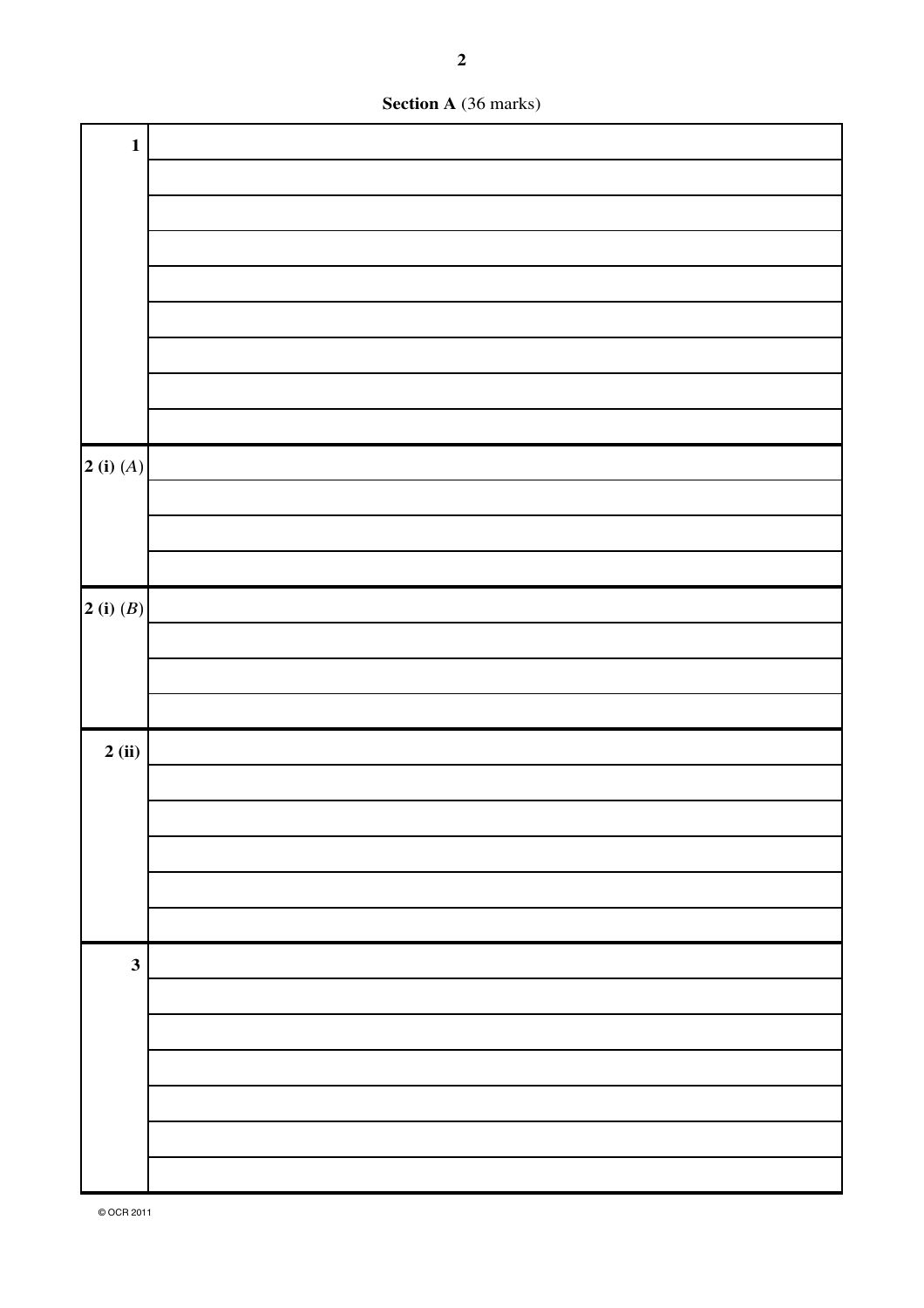| $\overline{\mathbf{4}}$ |  |
|-------------------------|--|
|                         |  |
|                         |  |
|                         |  |
|                         |  |
| $\overline{\mathbf{5}}$ |  |
|                         |  |
|                         |  |
|                         |  |
|                         |  |
|                         |  |
|                         |  |
|                         |  |
|                         |  |
|                         |  |
|                         |  |
|                         |  |
|                         |  |
|                         |  |
| 6                       |  |
|                         |  |
|                         |  |
|                         |  |
|                         |  |
|                         |  |
|                         |  |
|                         |  |
|                         |  |
|                         |  |
|                         |  |
|                         |  |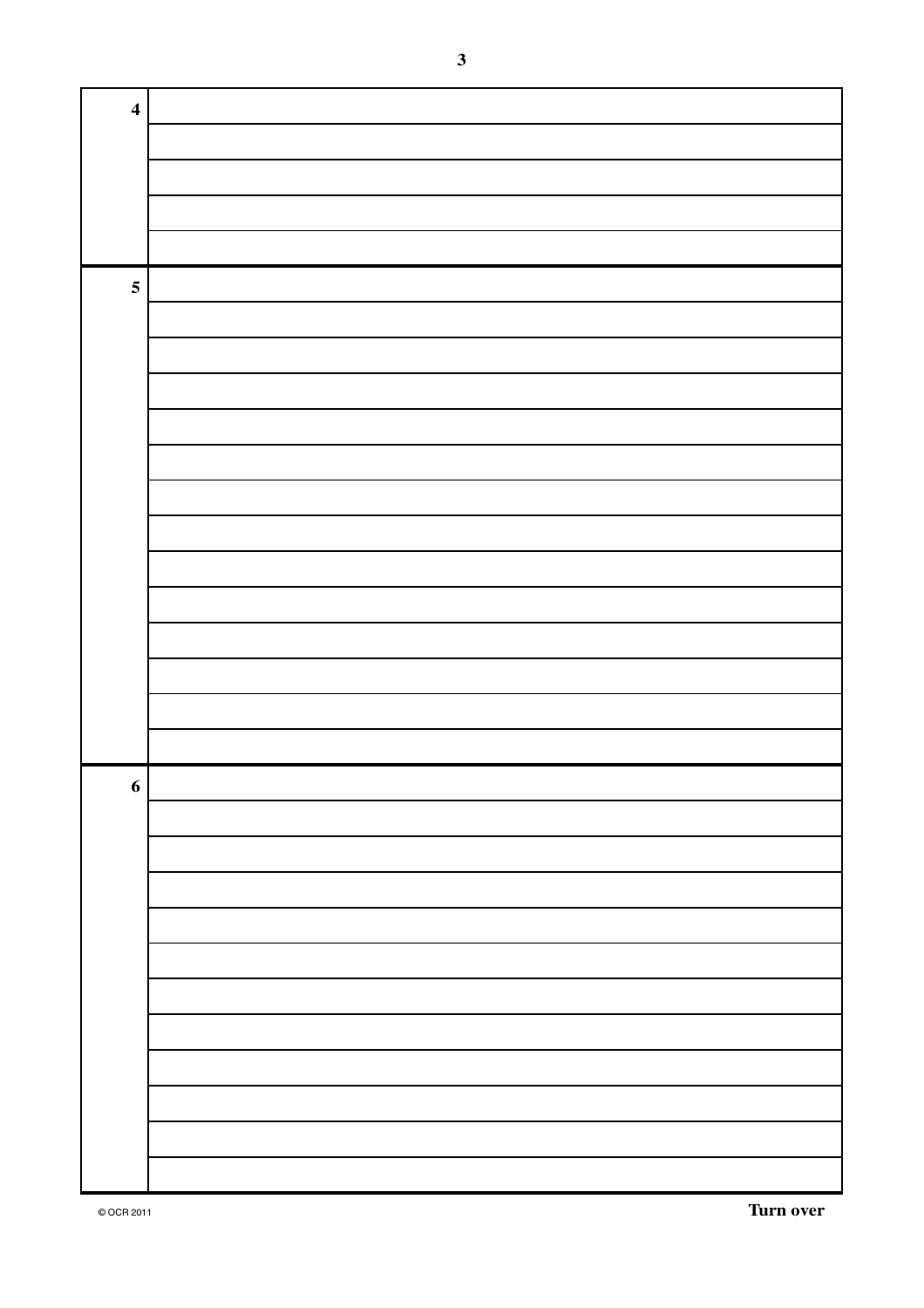| 7(i)     |  |
|----------|--|
|          |  |
|          |  |
|          |  |
|          |  |
|          |  |
|          |  |
|          |  |
| 7(ii)    |  |
|          |  |
|          |  |
|          |  |
|          |  |
|          |  |
|          |  |
|          |  |
|          |  |
| $\bf{8}$ |  |
|          |  |
|          |  |
|          |  |
|          |  |
|          |  |
|          |  |
|          |  |
|          |  |
|          |  |
|          |  |
|          |  |
|          |  |
|          |  |
|          |  |
|          |  |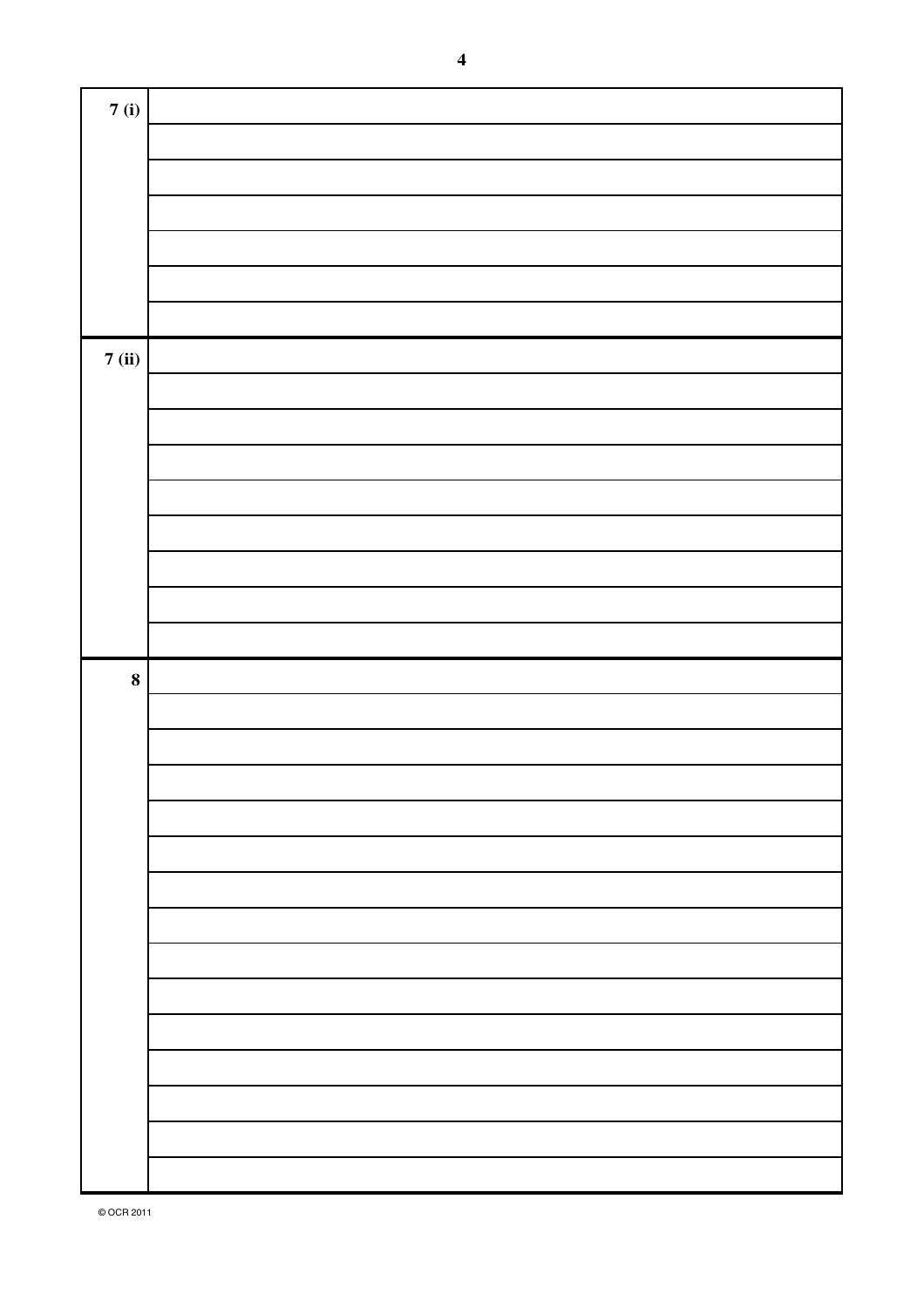| 9(i)    |  |
|---------|--|
|         |  |
|         |  |
|         |  |
|         |  |
|         |  |
|         |  |
|         |  |
| 9(ii)   |  |
|         |  |
|         |  |
|         |  |
|         |  |
|         |  |
|         |  |
|         |  |
| 10(i)   |  |
|         |  |
|         |  |
|         |  |
| 10(ii)  |  |
|         |  |
|         |  |
|         |  |
|         |  |
| 10(iii) |  |
|         |  |
|         |  |
|         |  |
|         |  |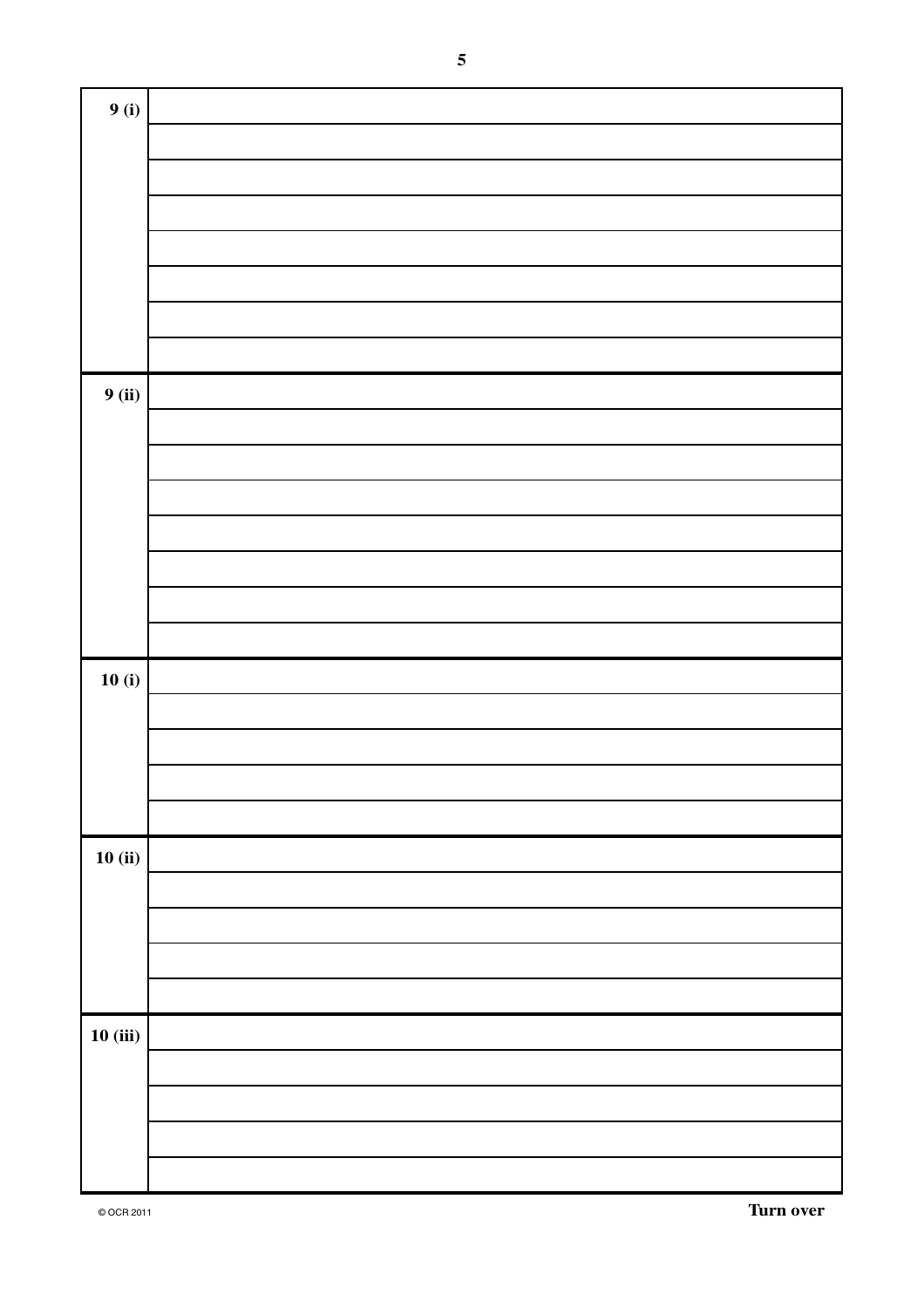**Section B** (36 marks)

| 11(i)  |  |
|--------|--|
|        |  |
|        |  |
|        |  |
|        |  |
|        |  |
|        |  |
|        |  |
|        |  |
|        |  |
|        |  |
|        |  |
|        |  |
|        |  |
| 11(ii) |  |
|        |  |
|        |  |
|        |  |
|        |  |
|        |  |
|        |  |
|        |  |
|        |  |
|        |  |
|        |  |
|        |  |
|        |  |
|        |  |
|        |  |
|        |  |
|        |  |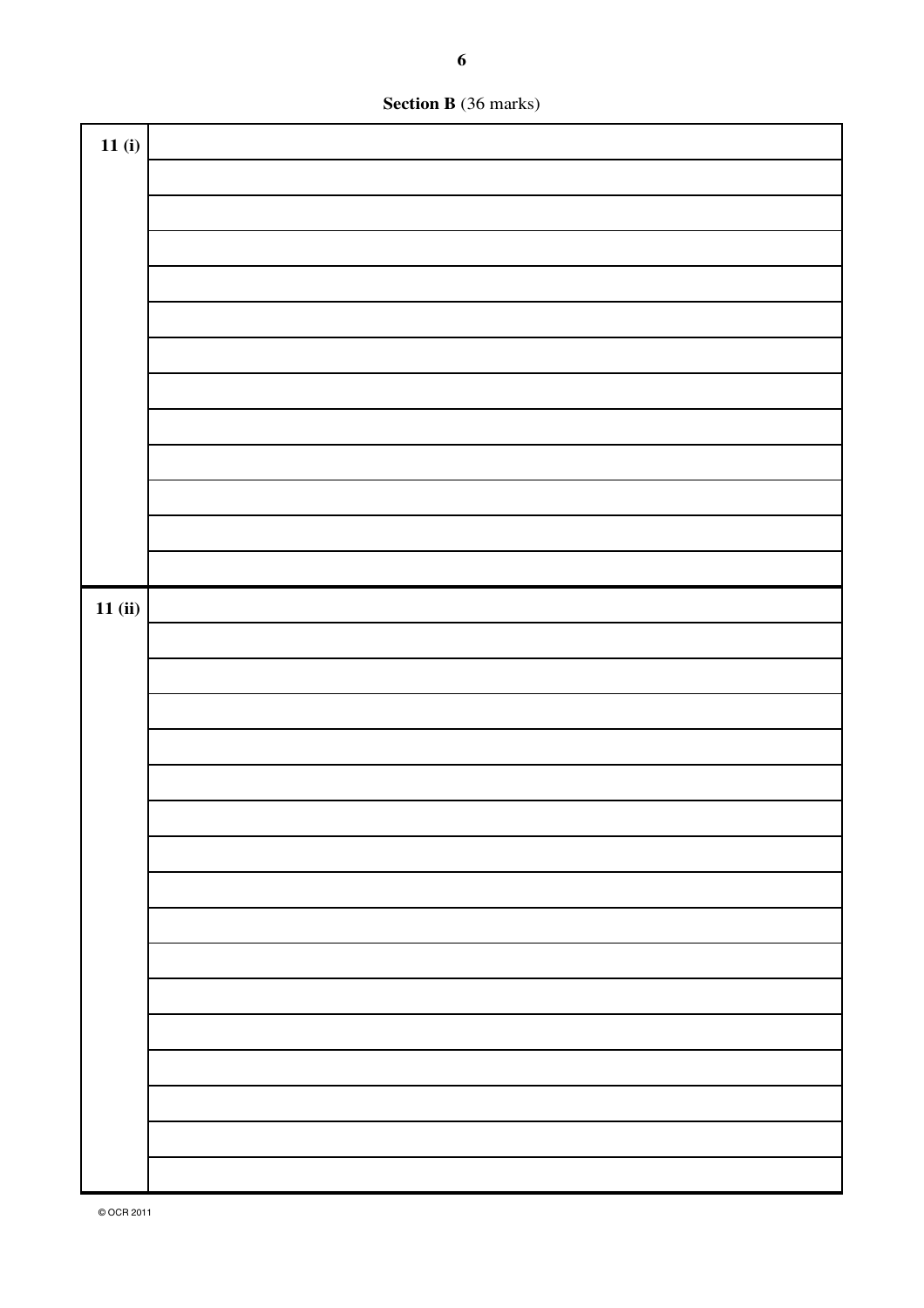| 11(iii) |  |
|---------|--|
|         |  |
|         |  |
|         |  |
|         |  |
|         |  |
|         |  |
|         |  |
|         |  |
|         |  |
|         |  |
|         |  |
|         |  |
|         |  |
|         |  |
|         |  |
|         |  |
|         |  |
|         |  |
|         |  |
|         |  |
|         |  |
|         |  |
|         |  |
|         |  |
|         |  |
|         |  |
|         |  |
|         |  |
|         |  |
|         |  |
|         |  |
|         |  |
|         |  |
|         |  |
|         |  |
| 11(iv)  |  |
|         |  |
|         |  |
|         |  |
|         |  |
|         |  |
|         |  |
|         |  |
|         |  |
|         |  |
|         |  |
|         |  |
|         |  |
|         |  |
|         |  |
|         |  |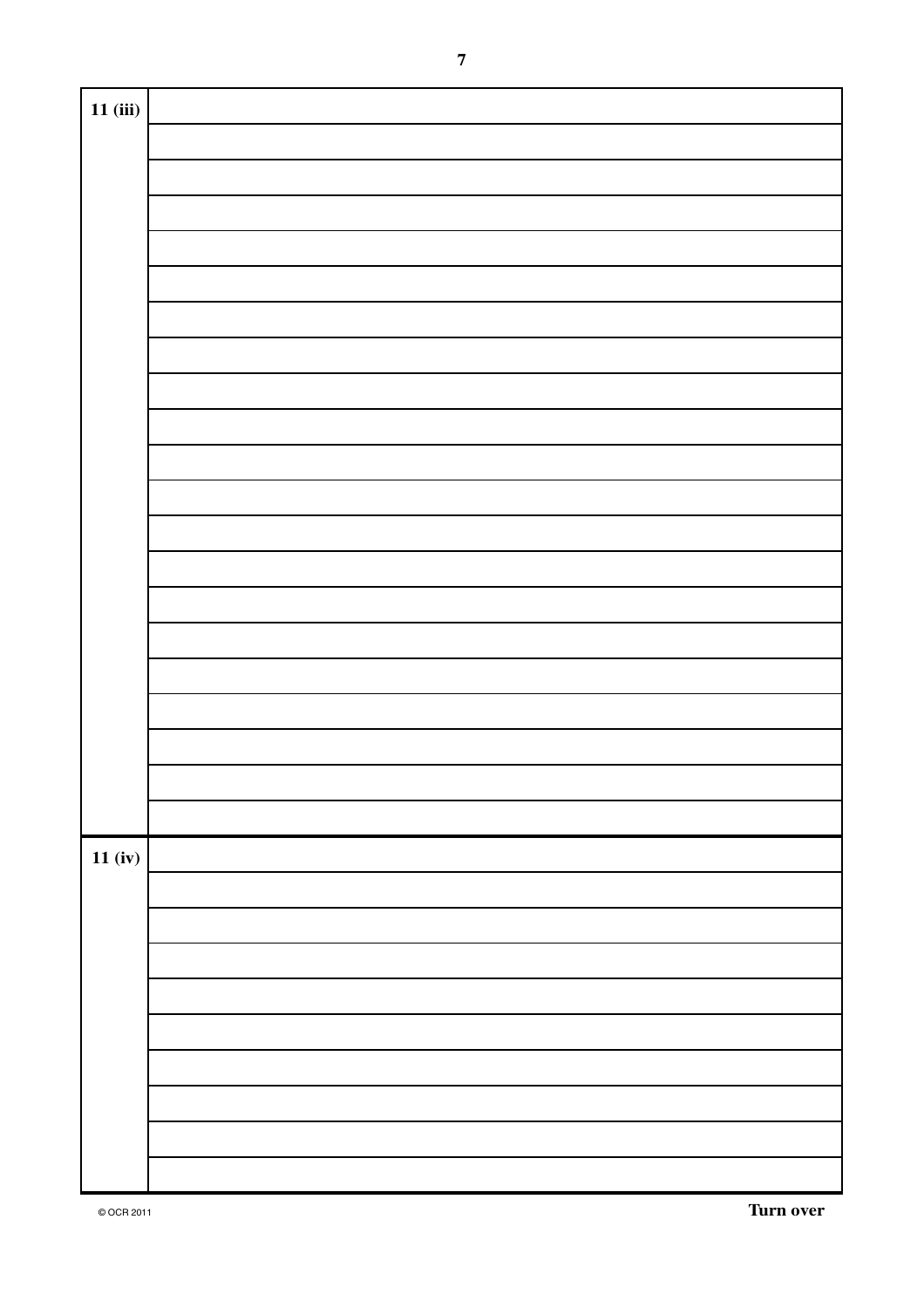| 12(i)(A)  |  |
|-----------|--|
|           |  |
|           |  |
|           |  |
|           |  |
|           |  |
|           |  |
|           |  |
|           |  |
|           |  |
|           |  |
|           |  |
|           |  |
|           |  |
|           |  |
|           |  |
|           |  |
|           |  |
|           |  |
|           |  |
|           |  |
|           |  |
|           |  |
|           |  |
| 12(i)(B)  |  |
|           |  |
|           |  |
|           |  |
|           |  |
|           |  |
|           |  |
|           |  |
|           |  |
|           |  |
|           |  |
|           |  |
|           |  |
|           |  |
|           |  |
|           |  |
|           |  |
|           |  |
|           |  |
|           |  |
|           |  |
| 12(ii)(A) |  |
|           |  |
|           |  |
|           |  |
|           |  |
|           |  |
|           |  |
|           |  |
|           |  |
|           |  |
|           |  |
|           |  |
|           |  |
|           |  |
|           |  |
|           |  |
|           |  |
|           |  |
|           |  |
|           |  |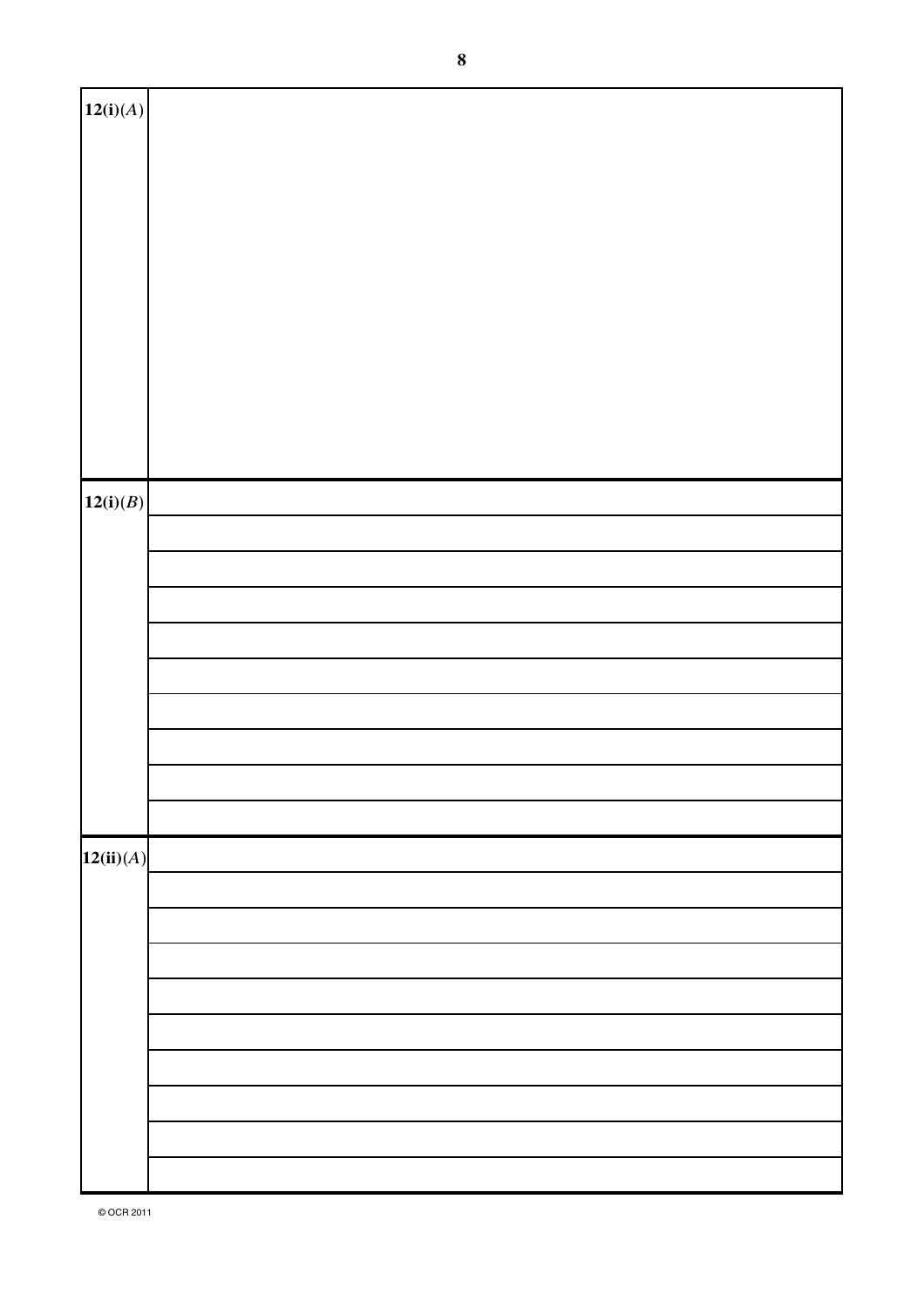| 12(ii)(B) |  |
|-----------|--|
|           |  |
|           |  |
|           |  |
|           |  |
|           |  |
|           |  |
|           |  |
|           |  |
|           |  |
|           |  |
|           |  |
|           |  |
|           |  |
|           |  |
| 12(ii)(C) |  |
|           |  |
|           |  |
|           |  |
|           |  |
|           |  |
|           |  |
|           |  |
|           |  |
|           |  |
| 12(iii)   |  |
|           |  |
|           |  |
|           |  |
|           |  |
|           |  |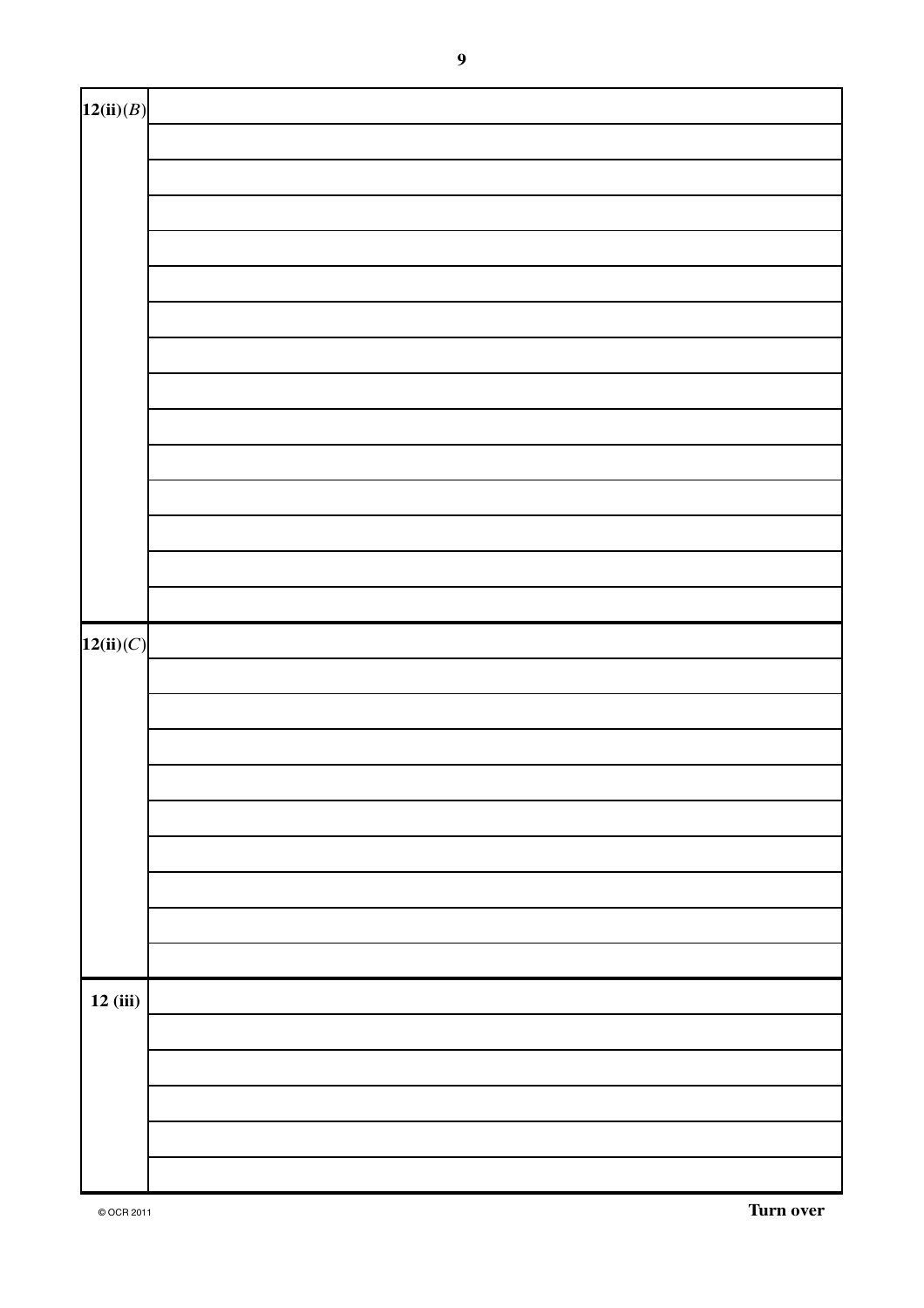| 13(i)  |  |
|--------|--|
|        |  |
|        |  |
|        |  |
|        |  |
|        |  |
|        |  |
|        |  |
|        |  |
|        |  |
|        |  |
|        |  |
|        |  |
|        |  |
| 13(ii) |  |
|        |  |
|        |  |
|        |  |
|        |  |
|        |  |
|        |  |
|        |  |
|        |  |
|        |  |
|        |  |
|        |  |
|        |  |
|        |  |
|        |  |
|        |  |
|        |  |
|        |  |
|        |  |
|        |  |
|        |  |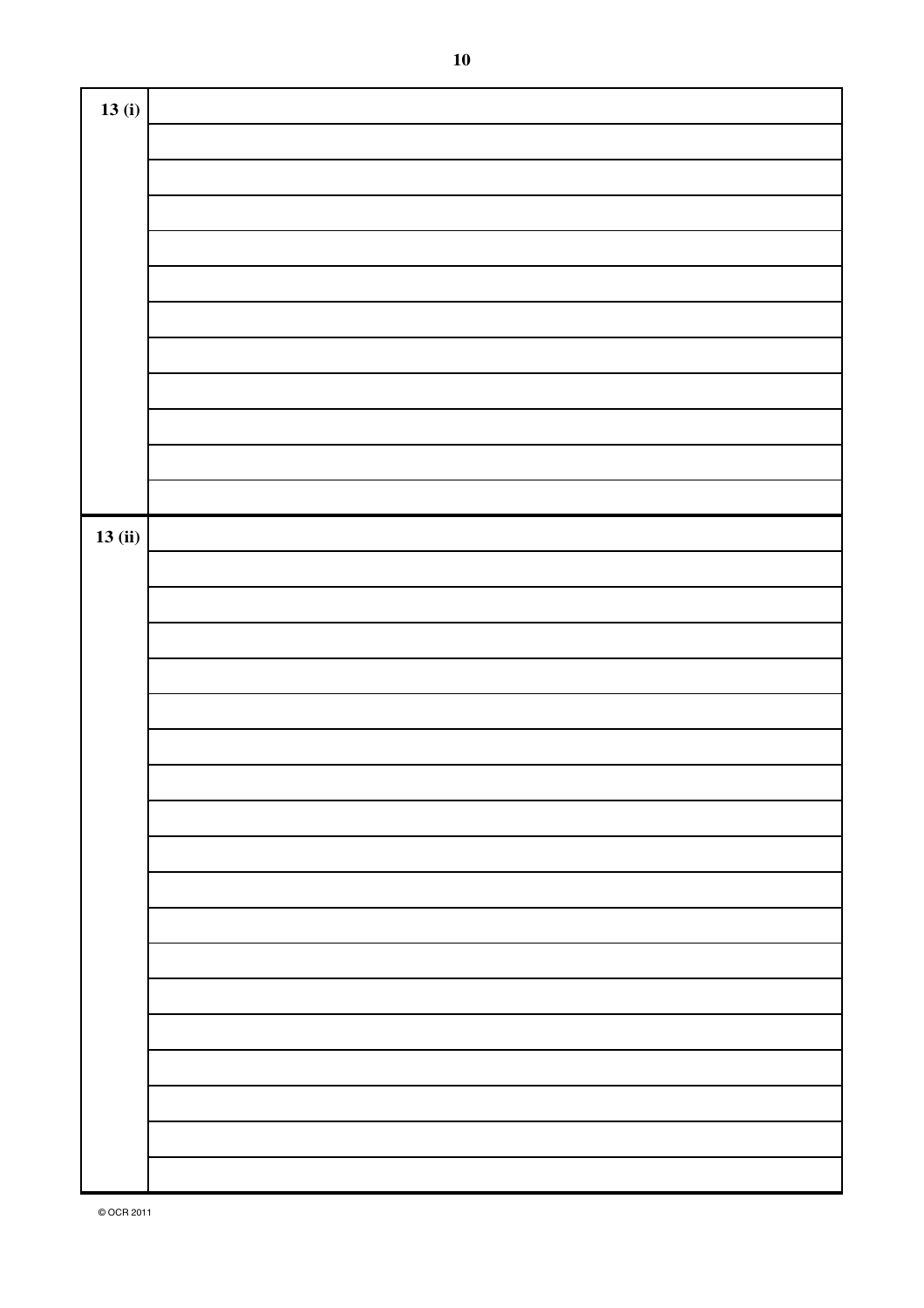| 13(iii) |  |
|---------|--|
|         |  |
|         |  |
|         |  |
|         |  |
|         |  |
|         |  |
|         |  |
|         |  |
|         |  |
|         |  |
|         |  |
|         |  |
|         |  |
|         |  |
|         |  |
|         |  |
|         |  |
|         |  |
|         |  |
|         |  |
|         |  |
|         |  |
|         |  |
|         |  |
|         |  |
|         |  |
|         |  |
|         |  |
|         |  |
|         |  |